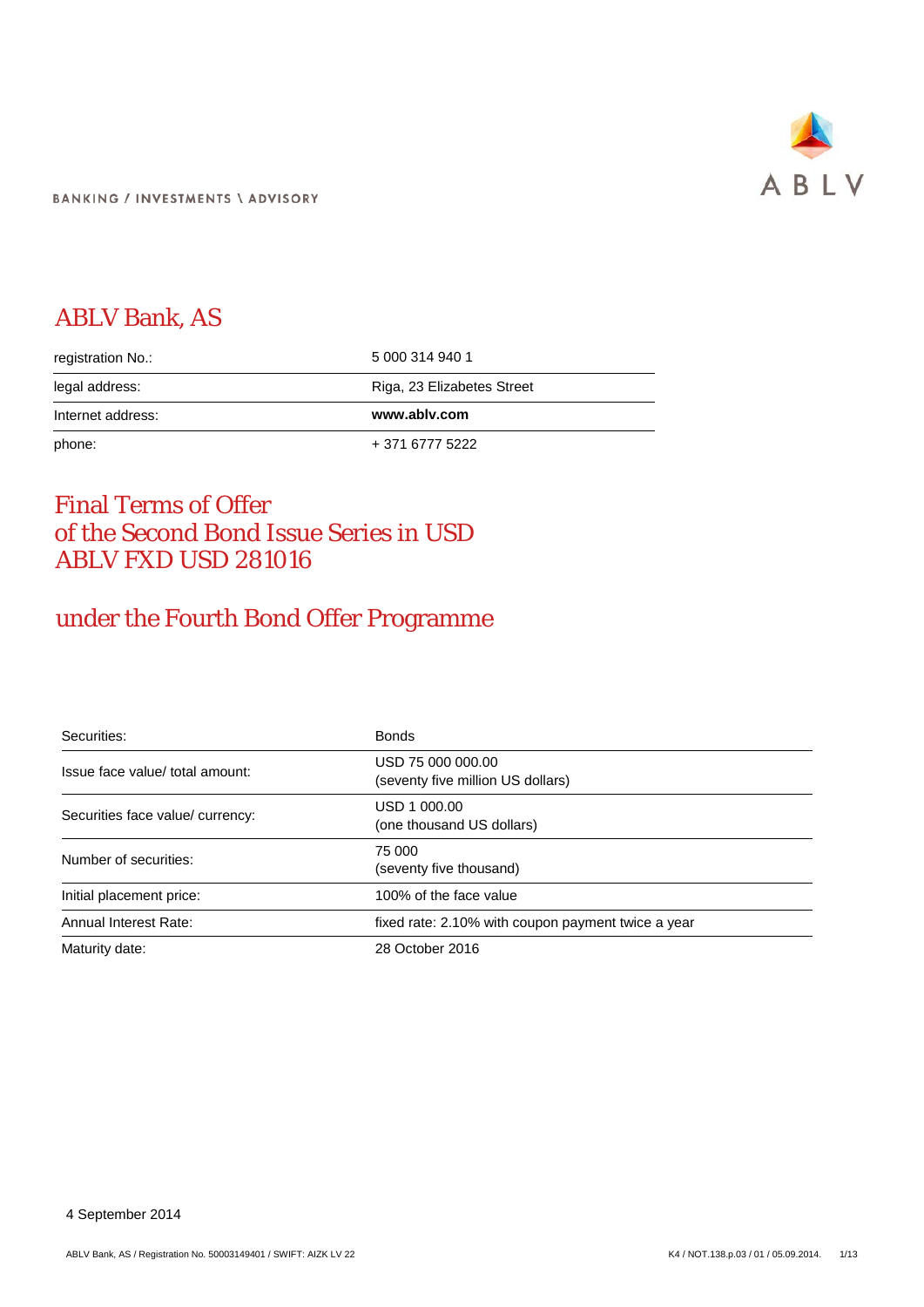# TABLE OF CONTENTS

| 1.             |  |
|----------------|--|
| 2.             |  |
| 3 <sub>1</sub> |  |
| 4.             |  |
| 5.             |  |
| 6.             |  |
| 7.             |  |
| 8.             |  |
| 9.             |  |
|                |  |

Appendixes include the Bond issue summary and the sample order form to be submitted by the Investor to conclude the financial instruments transaction.

Appendix 1: Bond issue summary.

Appendix 2: "Financial Instrument' Trade Order" form.

The Final Terms are prepared in accordance with the requirements of paragraph 4 of article 5 of the Directive 2003/71/EC of the European Parliament and of the Council.

The Final Terms shall be read together with ABLV Bank, AS, Base Prospectus of the Fourth Bond Offer Programme. The Base Prospectus is published at the Issuer's home page **www.ablv.com**. Full information on the Issuer and the Bond issue can be only obtained reading the Base Prospectus together with the Final Terms. The Bond issue summary is appended to these Final Terms.

## **Notice**

Before making a decision on investing in the Bonds, any Investor shall independently and, if necessary, engaging an advisor, generally assess the information provided in the Base Prospectus and these Final Terms.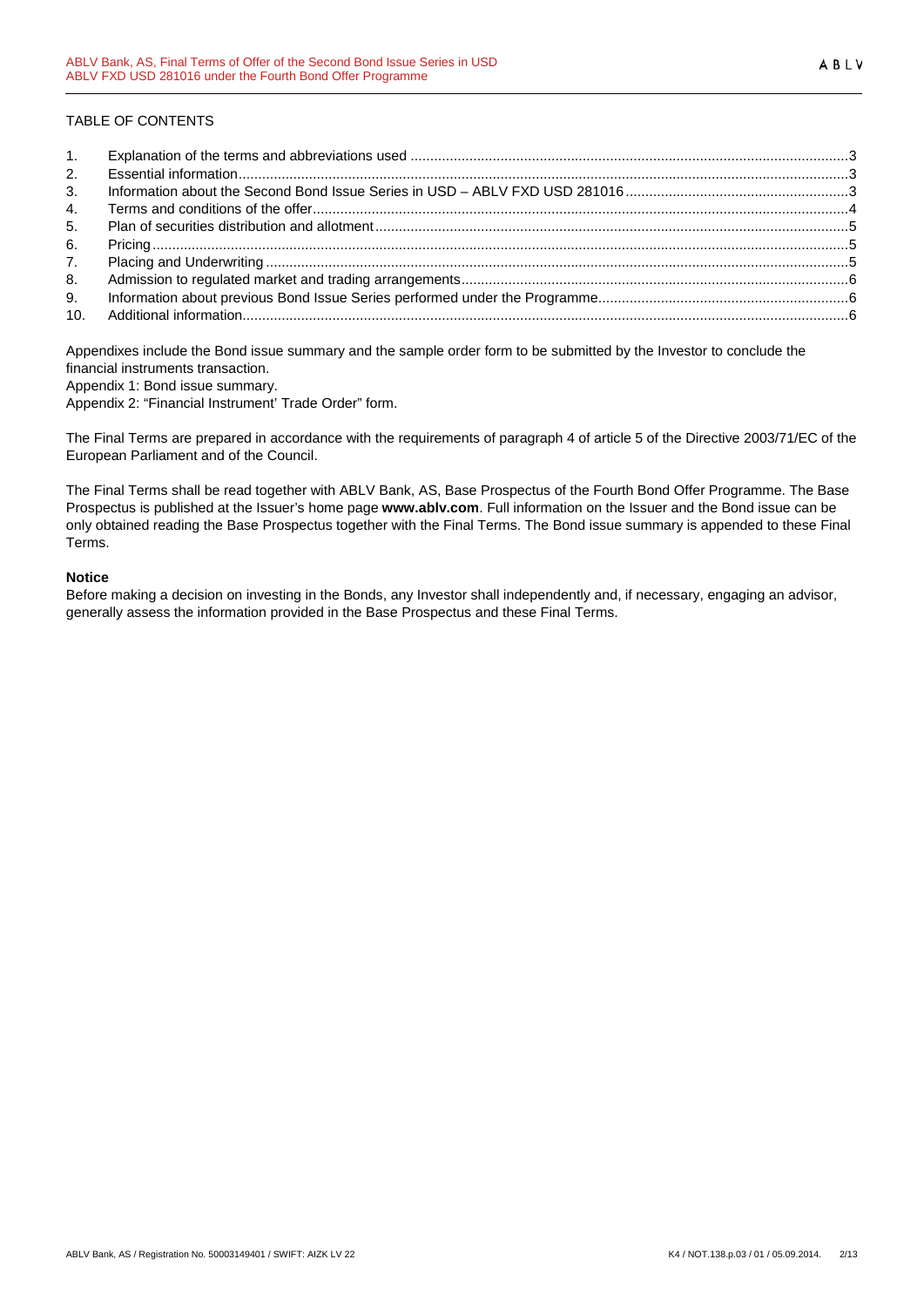#### <span id="page-2-0"></span>**1. Explanation of the terms and abbreviations used**

**Second Bond Issue Series in USD** or **ABLV FXD USD 281016** – the Bonds that are issued pursuant to ABLV Bank, AS, Base Prospectus of the Fourth Bond Offer Programme and these Final Terms of Offer.

**Note:** the other terms and abbreviations used correspond to those included in the Base Prospectus.

#### <span id="page-2-1"></span>**2. Essential information**

2.1. Interest of natural and legal persons involved in the issue/ offer N/A

#### 2.2. Reasons for the offer

Objective of the Second Bond Issue Series in USD shall be raising of funds that the Issuer will use for financing its operating activities, including without limitation:

- improvement of the ABLV Bank assets' and liabilities' distribution into maturity bands;
- increase and maintenance of the liquidity level required for activities of ABLV Bank.

#### <span id="page-2-2"></span>**3. Information about the Second Bond Issue Series in USD – ABLV FXD USD 281016 (under the Fourth Bond Offer Programme)**

| Issuer:                                                 | ABLV Bank, AS                                                                                                                                                                                                                                                                                                                                                                                                                                |
|---------------------------------------------------------|----------------------------------------------------------------------------------------------------------------------------------------------------------------------------------------------------------------------------------------------------------------------------------------------------------------------------------------------------------------------------------------------------------------------------------------------|
| Securities:                                             | <b>Bonds</b>                                                                                                                                                                                                                                                                                                                                                                                                                                 |
| ISIN:                                                   | LV0000801504                                                                                                                                                                                                                                                                                                                                                                                                                                 |
| Type of securities:                                     | In bearer form                                                                                                                                                                                                                                                                                                                                                                                                                               |
| Class of securities:                                    | Without restraint on alienation                                                                                                                                                                                                                                                                                                                                                                                                              |
| Collateral:                                             | Not secured with pledge                                                                                                                                                                                                                                                                                                                                                                                                                      |
| Depository:                                             | Joint stock company Latvian Central Depository                                                                                                                                                                                                                                                                                                                                                                                               |
|                                                         | Stock Exchange NASDAQ OMX Riga                                                                                                                                                                                                                                                                                                                                                                                                               |
| Regulated market:                                       | <b>Baltic bond list</b>                                                                                                                                                                                                                                                                                                                                                                                                                      |
| Currency of the Bond issue:                             | USD (US dollars)                                                                                                                                                                                                                                                                                                                                                                                                                             |
| Face value/total amount of the Bond issue:              | USD 75 000 000.00 <sup>1</sup>                                                                                                                                                                                                                                                                                                                                                                                                               |
|                                                         | (seventy five million US dollars)                                                                                                                                                                                                                                                                                                                                                                                                            |
| Bond Face Value:                                        | USD 1 000.00                                                                                                                                                                                                                                                                                                                                                                                                                                 |
|                                                         | (one thousand US dollars)                                                                                                                                                                                                                                                                                                                                                                                                                    |
| Number of the Bonds:                                    | 75 000                                                                                                                                                                                                                                                                                                                                                                                                                                       |
|                                                         | (seventy five thousand)                                                                                                                                                                                                                                                                                                                                                                                                                      |
| Annual Interest Rate:                                   | Fixed: 2.10%                                                                                                                                                                                                                                                                                                                                                                                                                                 |
|                                                         | (two and 10/100 percent)                                                                                                                                                                                                                                                                                                                                                                                                                     |
| Date of the Interest Income calculation:                | 5 working days before the Interest Income payment date                                                                                                                                                                                                                                                                                                                                                                                       |
| Frequency and dates of the Interest Income<br>payments: | Twice a year: on 28 October and 28 April, starting from 28 April 2015,<br>ending on 28 October 2016                                                                                                                                                                                                                                                                                                                                          |
| Maturity date of the Bonds:                             | 28 October 2016                                                                                                                                                                                                                                                                                                                                                                                                                              |
| Premature redemption<br>(call option):                  | • The Issuer shall be entitled to prematurely redeem the part of the<br>Bond issue the initial placement of which was not performed;<br>The Issuer shall be entitled to prematurely redeem the Bonds that the<br>Issuer purchased in the secondary securities market or acquired<br>otherwise in compliance with provisions of the normative acts,<br>provided that normative acts contain no limitations with regard to such<br>redemption. |
| Early repayment claim                                   | The Investor shall not be entitled to claim the Face Value and accrued                                                                                                                                                                                                                                                                                                                                                                       |
| (put option):                                           | interest to be repaid by the Issuer before maturity.                                                                                                                                                                                                                                                                                                                                                                                         |
| Arrangements for the amortisation of the loan           | N/A                                                                                                                                                                                                                                                                                                                                                                                                                                          |
| Information on yield                                    | Fixed interest rate is set for the Bonds. The Bond yield does not depend<br>on the changes in the base interest rate in the interbank market.                                                                                                                                                                                                                                                                                                |
| Yield calculation method                                | Pursuant to paragraph 6.9 of the Base Prospectus                                                                                                                                                                                                                                                                                                                                                                                             |
| Representation of the Investors                         | Pursuant to paragraph 6.14 of the Base Prospectus                                                                                                                                                                                                                                                                                                                                                                                            |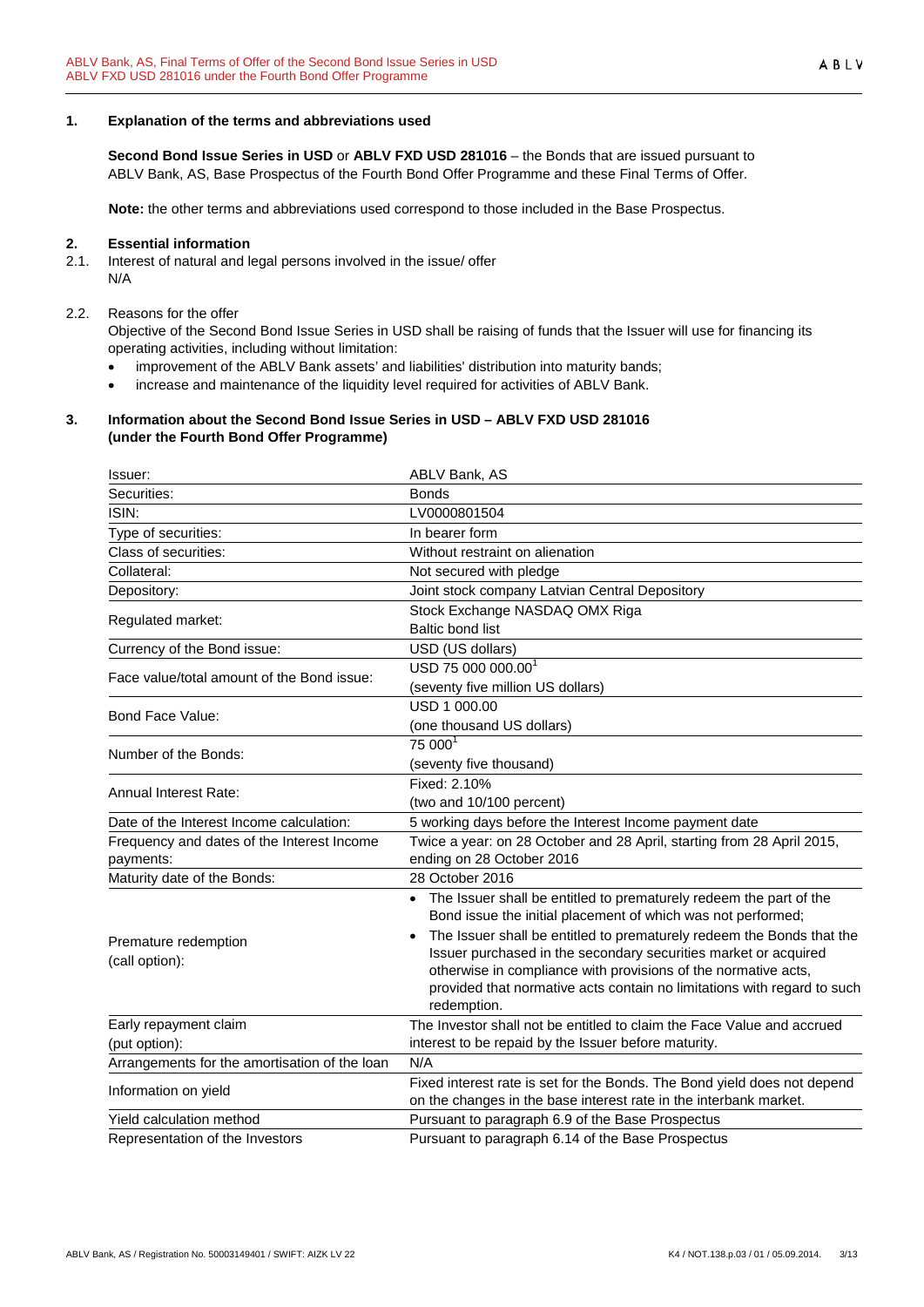The Bonds are issued and public offering is performed pursuant to the following decisions of ABLV Bank:

|                                          | • decision on the bond issue of the extraordinary meeting of                                                                                                                                                                       |
|------------------------------------------|------------------------------------------------------------------------------------------------------------------------------------------------------------------------------------------------------------------------------------|
| Decisions on the Bond issue              | shareholders, dated 21 March 2014 (Minutes No. 2, paragraph 5.5);<br>• decision of the Board on approving the Base Prospectus of the Fourth<br>Bond Offer Programme, dated 10 April 2014 (Minutes No. V-21,<br>paragraph 1);       |
|                                          | • decision of the Board on approval of ABLV Bank, AS, Final Terms of<br>Offer of the Second Bond Issue Series in USD - ABLV FXD USD<br>281016 under the Fourth Bond Offer Programme, dated 4 September<br>2014 (Minutes No. V-55). |
| Issue date:                              | 28 October 2014                                                                                                                                                                                                                    |
| Public offer start date:                 | Not later than on 5 September 2014, the information shall be published<br>at the Issuer's home page www.ablv.com                                                                                                                   |
|                                          | The public offer start date is 12 September 2014                                                                                                                                                                                   |
| Public offer end date:                   | 20 October 2014                                                                                                                                                                                                                    |
| Decision on concluding the transactions: | Pursuant to paragraph 8.4 of the Base Prospectus, the decision on                                                                                                                                                                  |
|                                          | concluding the transactions will be made on 23 October 2014                                                                                                                                                                        |
| Settlement date:                         | 28 October 2014                                                                                                                                                                                                                    |

 $<sup>1</sup>$  Before the end of the public offer period, but not later than 4 (four) working days prior to the public offer end date, the</sup> Issuer may increase the Issue Series size. If amendments to the Final Terms are made, those shall be published in the same way as the Final Terms.

For the purposes of the Base Prospectus and these Final Terms, the Issuer shall be an institution that borrows funds by issuing the Bonds.

# <span id="page-3-0"></span>**4. Terms and conditions of the offer**

### 4.1. Initial placement process

The initial placement process is described in paragraph 8.4 of the Base Prospectus.

The total amount of the Second Bond Issue Series in USD is USD 75 000 000.00 (seventy five million US dollars).

The public offer start date is 12 September 2014.

A representative of the Investment Company or the Investor itself, provided it has a financial instruments account opened with ABLV Bank, shall submit an order to the Issuer, using the sample form "Financial Instruments' Trade Order" appended hereto, on working days from 08:30 till 18:30. The order may also be submitted electronically, using a corresponding order form in ABLV Bank Internetbank.

The public offer end date shall be 20 October 2014. Orders shall be accepted by ABLV Bank till the end of the working day, i.e., 18:30, or electronically – till the end of the day, i.e., 24:00.

Information about the order submission can be obtained:

- by phone:  $+371\,6700\,2777$
- via e-mail: **ibas@ablv.com**

The orders submitted to the Issuer may not be altered or revoked.

- 4.2. A description of the possibility to reduce subscriptions and the manner for refunding excess amount paid by applicants N/A
- 4.3. Details of the minimum and/or maximum amount of application Pursuant to paragraph 8.4 of the Base Prospectus, maximum number of the Bonds that a single Investor may apply for is not set. The Investor may not apply for purchasing less than 1 (one) Bond.

#### 4.4. Settlement process

Within this Bond Issue Series, settlement under initial placement transactions shall be performed as follows:

• not applying the DVP principle, if agreed so by the underwriter and the Investor, or

• applying the DVP principle, regulated by the respective LCD rules On DVP Settlement for OTC Transactions. If the transaction parties agree on not applying the DVP principle, the moment of the Bonds' delivery and the moment of payment may be different. The Investor shall ensure funds in the respective account on the day agreed upon by the transaction parties, whereas the Bonds shall be credited to the Investor's account on the day agreed upon by the transaction parties.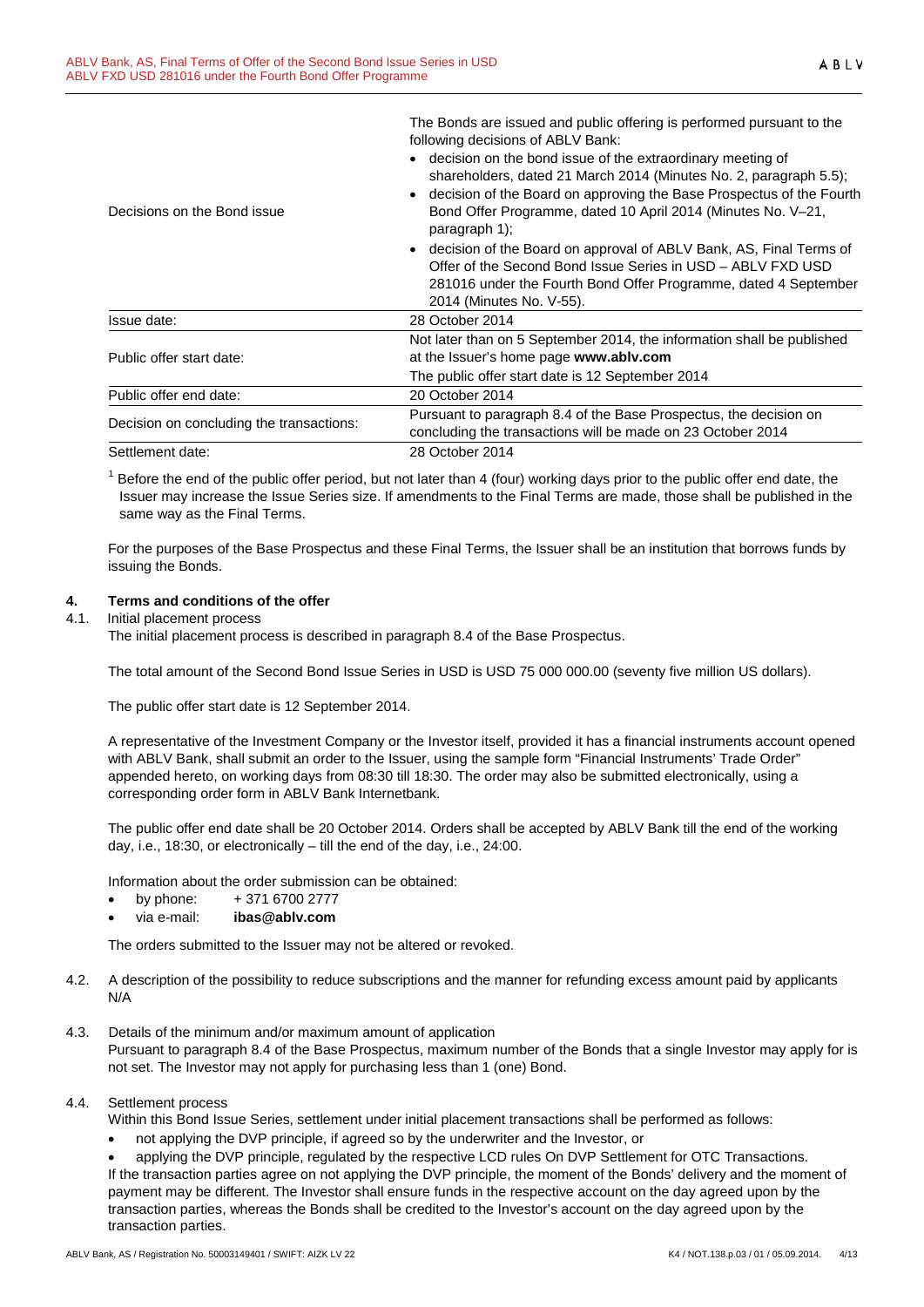DVP shall be executed on the T+3 day, where "T" stands for the day of concluding the Bond purchase transaction, and "3" is the 3rd (third) working day after the day of concluding the Bond purchase transaction.

The day of concluding the transaction shall be the day of making the decision on concluding the transaction – for this Series it is set to be 23 October 2014.

The settlement date under the Second Bond Issue Series in USD shall be 28 October 2014.

4.5. Information about results

Pursuant to paragraph 8.6 of the Base Prospectus, information on the initial placement results will be published at the Issuer's home page **www.ablv.com** within 10 (ten) working days after the public offer end date.

4.6. The procedure for the exercise of any right of pre-emption, the negotiability of subscription rights and the treatment of subscription rights not exercised N/A

### <span id="page-4-0"></span>**5. Plan of securities distribution and allotment**

- 5.1. Offering the Bonds simultaneously in the markets of two or more countries N/A
- 5.2. Notification to applicants of the Bond amount allotted The Bank shall send a confirmation of the concluded transaction to the Investor, following the procedure set forth in ABLV Capital Markets, IBAS, General Terms of Business. The General Terms of Business are available at the Issuer's home page **[www.ablv.com](http://www.ablv.com/)**.

### <span id="page-4-1"></span>**6. Pricing**

- 6.1. Initial placement price of a Bond Initial placement price of a Bond is set to be **100%** of the Bond's face value. The Bond's face value is USD 1 000.00 (one thousand US dollars).
- 6.2. Pricing method

ABLV Bank Board will determine the Bonds' price depending on the situation in secondary market of similar securities then present and, in particular, based on evaluation of the demand in the securities market and yield of comparable market instruments. The price determined by ABLV Bank for the Bond Issue Series shall be the same for all Investors and shall remain constant throughout the whole initial placement period.

6.3. Application of expenses and taxes

Purchasing the Bonds during the initial placement period, the Investor will have to transfer just set Bond sale price to the Issuer for each Bond unit being purchased.

Additional expenses under the transaction, which might include, without limitation, fees for account opening, for transaction conclusion and execution, may vary in different Investment Companies, and the Investor can find those out in the respective Investment Company engaged by the Investor in concluding the Bonds' purchase transaction as intermediary. ABLV Bank will not receive the said fees and payments charged by other Investment Companies and shall not be responsible for those additional expenses.

The Issuer shall be responsible for withholding and payment of taxes in compliance with the procedures and amount stated in the Republic of Latvia normative acts. The Issuer shall not be responsible for payment of taxes where the Republic of Latvia normative acts do not stipulate the Issuer's duty to assess and withhold the tax amount before making Interest Income payments.

#### <span id="page-4-2"></span>**7. Placing and Underwriting**

7.1. Offer coordinator N/A

- 7.2. Depository Joint stock company Latvian Central Depository, legal address: 1 Vaļņu Street, Riga, Latvia.
- 7.3. Entities agreeing to underwrite the issue N/A
- 7.4. Time of reaching the underwriting agreement N/A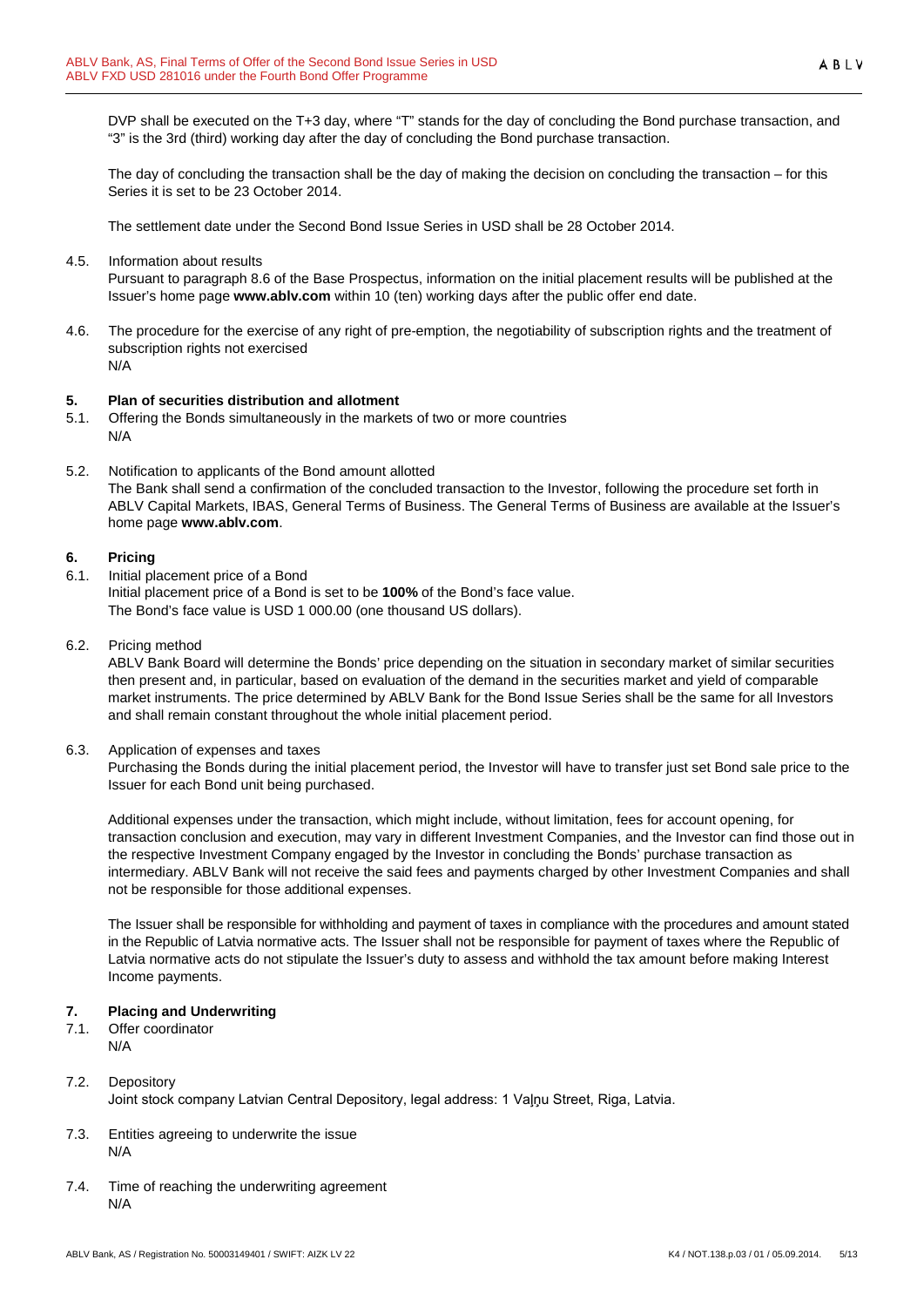### <span id="page-5-0"></span>**8. Admission to regulated market and trading arrangements**

8.1. Term and conditions of admission to regulated market

Pursuant to paragraph 9 of the Base Prospectus, application for admitting the Bonds to the regulated market will be prepared in accordance with the Stock Exchange requirements and submitted within 3 (three) months after the end of the initial placement at the latest.

#### 8.2. Regulated market

Stock Exchange NASDAQ OMX Riga bond list.

8.3. Entities which have a firm commitment to act as intermediaries in secondary trading, providing liquidity through bid and offer rates and description of the main terms of their commitment N/A

### <span id="page-5-1"></span>**9. Information about previous Bond Issue Series performed under the Programme**

- One issue performed under ABLV Bank, AS, First Offer Programme,
- Seven issues performed under ABLV Bank, AS, Second Offer Programme and
- Eight issues performed under ABLV Bank, AS, Third Offer Programme

have been included in the bond lists of the Stock Exchange NASDAQ OMX Riga regulated markets.

Under ABLV Bank, AS, Fourth Offer Programme, there were two issues performed and included to securities lists of NASDAQ OMX Riga regulated markets:

|                                | Straight coupon bonds in USD | Straight coupon bonds in EUR |
|--------------------------------|------------------------------|------------------------------|
| <b>ISIN</b>                    | LV0000801421                 | LV0000801439                 |
| Issue size                     | USD 75 000 000,00            | EUR 20 000 000.00            |
| Issue name                     | ABLV FXD USD 080716          | ABLV FXD EUR 080716          |
| Coupon rate (p.a.)             | Fixed: 2.00%                 | Fixed: 2.05%                 |
| Current interest income period | $08.07.2014 - 07.01.2015$    | $08.07.2014 - 07.01.2015$    |
| Issue date                     | 08.07.2014                   | 08.07.2014                   |
| Maturity date                  | 08.07.2016                   | 08.07.2016                   |

Simultaneously with the Second Bond Issue Series in USD, the following public offering is performed under the Fourth Bond Offer Programme:

• Second Bond Issue Series in EUR – ABLV FXD EUR 281016 – straight 2-year bonds;

• Third Bond Issue Series in EUR – ABLV SUB EUR 271024 – subordinated bonds.

The Investors can find the information about issues performed under the First, Second, Third and Fourth Offer Programmes and their Final Terms at ABLV Bank, AS, home page **[www.ablv.com](http://www.ablv.com/)**.

# <span id="page-5-2"></span>**10. Additional information**

- 10.1. Advisors connected with the Bond issue N/A
- 10.2. Information about the Bond issue provided by third parties N/A
- 10.3. Credit ratings assigned to the Bonds N/A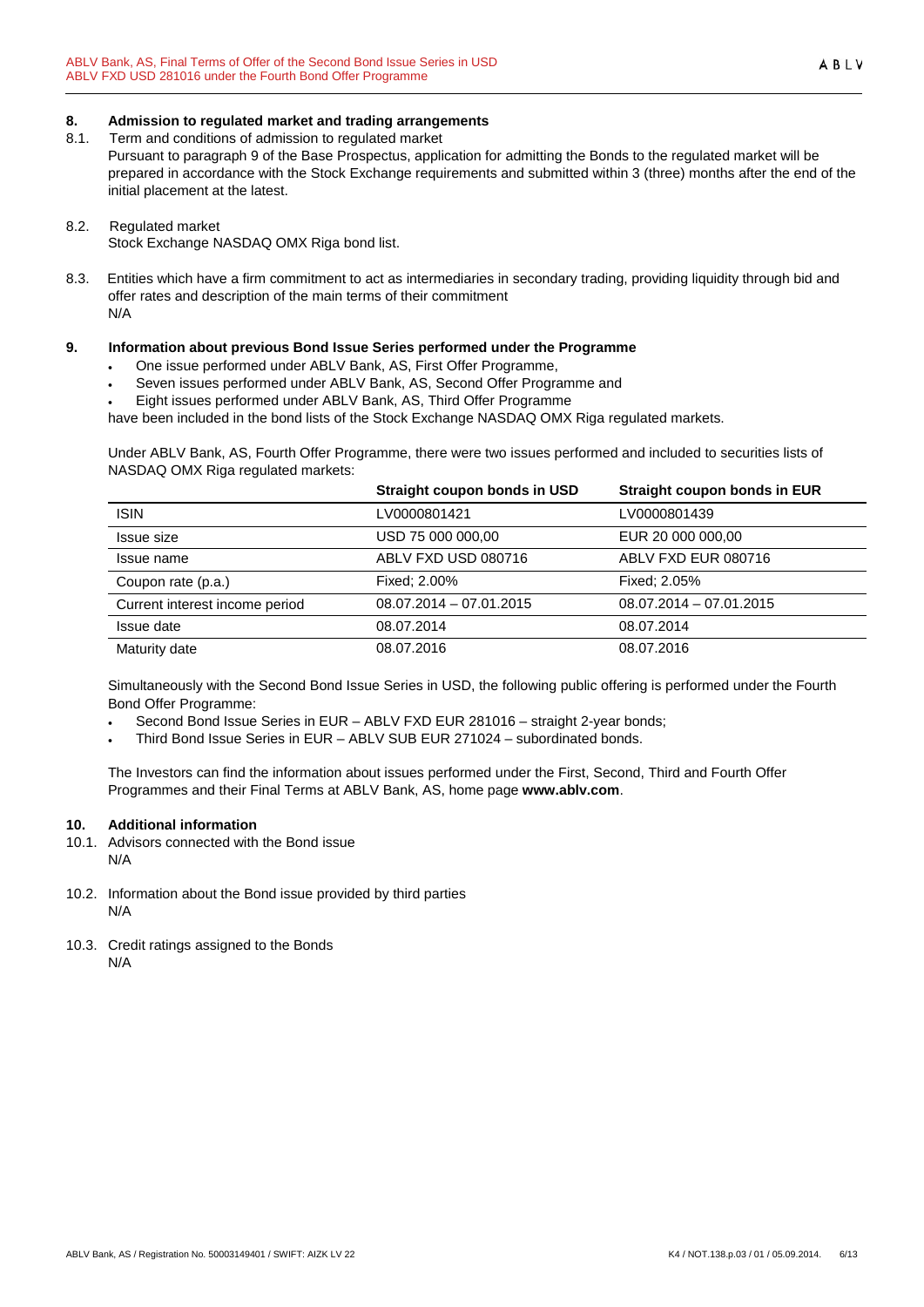| Name, surname           | <b>Position held</b>                                                   | <b>Signature</b> |  |
|-------------------------|------------------------------------------------------------------------|------------------|--|
| <b>Ernests Bernis</b>   | Chairman of the Board,<br>Chief Executive Officer (CEO)                |                  |  |
| Vadims Reinfelds        | Deputy Chairman of the Board,<br>Deputy Chief Executive Officer (dCEO) |                  |  |
| Māris Kannenieks        | Member of the Board.<br>Chief Financial Officer (CFO)                  |                  |  |
| Aleksandrs Pāže         | Member of the Board,<br>Chief Compliance Officer (CCO)                 |                  |  |
| Edgars Pavlovičs        | Member of the Board,<br>Chief Risk Officer (CRO)                       |                  |  |
| <b>Rolands Citajevs</b> | Member of the Board.<br>Chief Information Officer (CIO)                |                  |  |

The Final Terms were approved at ABLV Bank Board session on 4 September 2014.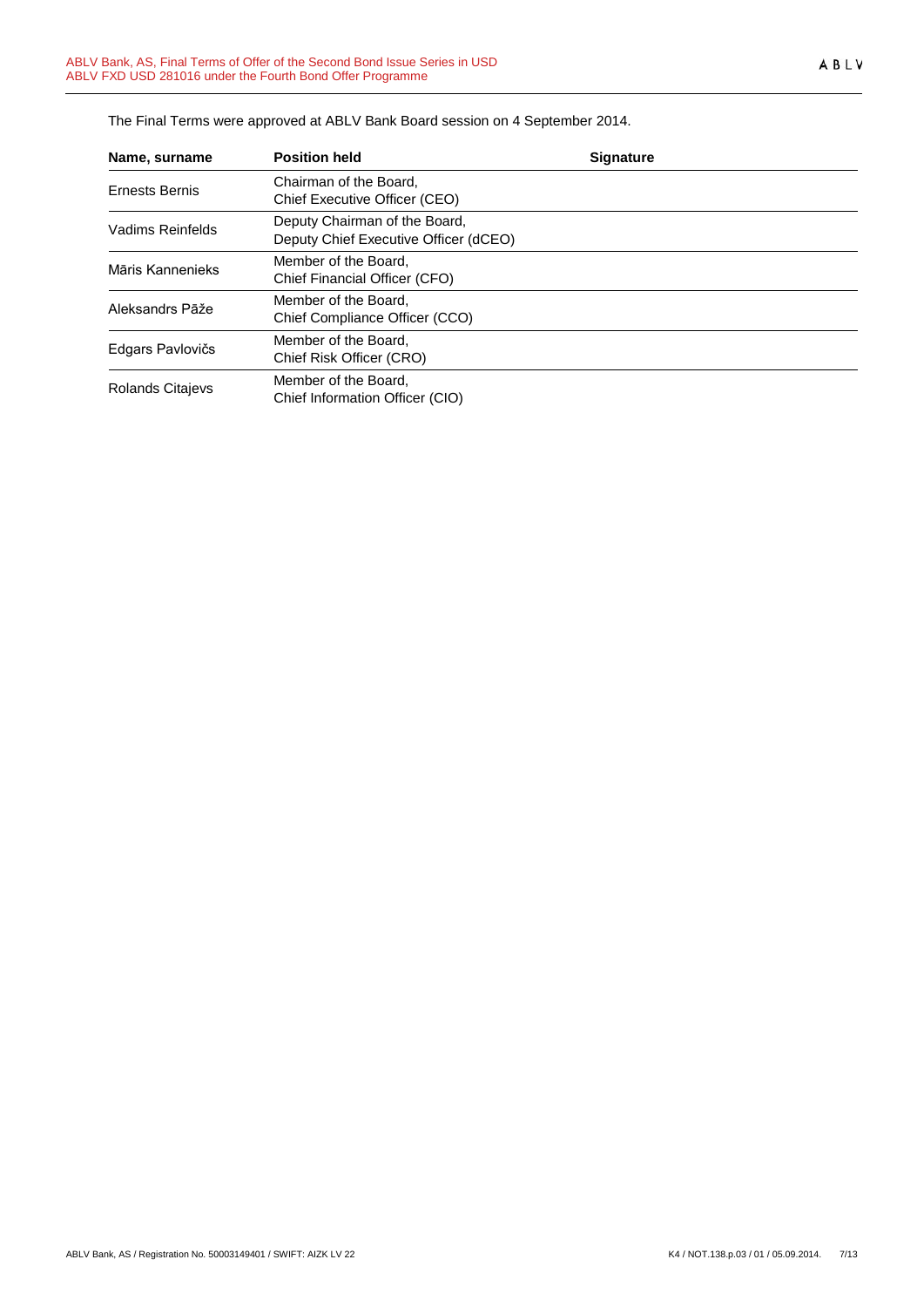#### Summary of the Bond issue

Appendix 1

ABLV

Section A. Introduction and warnings

The summary shall be deemed the introduction of the Base Prospectus. Any decision on investing in the Bonds shall be based on the Investor's judgement on the whole Base Prospectus and the respective Final Terms of the Bond issue.

Should any claim be lodged to a court regarding the information provided in the Base Prospectus, if necessary, the Investor lodging the claim to a court in accordance with normative acts of the respective member state shall cover the

A.1 costs of translating the Base Prospectus before the proceedings are initiated. The persons responsible for the information provided in the Base Prospectus, including persons that translated the same and applied for its notification, may be held civilly liable only where the summary is misleading, inaccurate, or inconsistent with other sections of the Base Prospectus, or fails to provide the most essential information that would aid the Investors when considering whether to invest in the Bonds.

# Section B. Issuer

| B.1  | Legal and commercial<br>name of the Issuer                                                                                                 | ABLV Bank, AS.                                                                                                                                                                                                                                                                                                                                     |
|------|--------------------------------------------------------------------------------------------------------------------------------------------|----------------------------------------------------------------------------------------------------------------------------------------------------------------------------------------------------------------------------------------------------------------------------------------------------------------------------------------------------|
| B.2  | The domicile and legal<br>form of the Issuer, the<br>legislation under which<br>the Issuer operates<br>and its country of<br>incorporation | ABLV Bank is a joint stock company registered in the Republic of Latvia, which carries out its<br>operations in accordance with the Republic of Latvia legal acts, the European Union normative<br>acts, and the issued licence that allows rendering all financial services stated in the Credit<br>Institution Law.                              |
| B.3  | Description of, and key<br>factors relating to, the<br>nature of the Issuer's<br>current operations and<br>its principal activities        | Major lines of ABLV Bank business are settlement products, investment services, asset<br>management, and lending. The Issuer's place of rendering the services is the Republic of Latvia.                                                                                                                                                          |
| B.4a | Description of the most<br>significant recent<br>trends affecting the<br>Issuer and the<br>industries in which it<br>operates              | As at the day of producing the Final Terms, there is no information on any detected trends that<br>might have significant negative effect on operations of ABLV Bank, AS, or the banking sector in<br>2014. In 2014, liquidity and capitalization level in the banking sector remain high. ABLV Bank,<br>AS, plans gradual natural growth in 2014. |
| B.4b | Description of any<br>known trends affecting<br>the Issuer and the<br>industries in which it<br>operates                                   | As at the day of producing the Final Terms, there is no information on any detected trends,<br>events, claims, or obligations that might have significant negative effect on further operations of<br>ABLV Bank, AS, or the Republic of Latvia credit institution sector.                                                                          |

The information provided in the table below completely matches that presented in ABLV Bank consolidated report for H1 2014.

|   | No.            | Name of the company                                       | Registration<br>number | Code of country of<br>incorporation and<br>address | Type of<br>activities <sup>1</sup> | Interest in<br>share<br>capital (%) rights (%) | Share of<br>voting | <b>Motivation</b><br>for inclusion<br>in the group <sup>4</sup> |
|---|----------------|-----------------------------------------------------------|------------------------|----------------------------------------------------|------------------------------------|------------------------------------------------|--------------------|-----------------------------------------------------------------|
|   | 1              | ABLV Bank, AS                                             | 50003149401            | LV, Elizabetes iela 23,<br>Rīga, LV-1010           | <b>BNK</b>                         | 100                                            | 100                | MT                                                              |
|   | $\mathfrak{p}$ | <b>ABLV Bank</b><br>Luxembourg, S.A.                      | B 162048               | LU, Boulevard Royal, 26a,<br>L-2449, Luxembourg    | <b>BNK</b>                         | 100                                            | 100                | МS                                                              |
| n | 3              | <b>ABLV Consulting</b><br>Services, AS                    | 40003540368            | LV, Elizabetes iela 23,<br>Rīga, LV-1010           | <b>PLS</b>                         | 100                                            | 100                | МS                                                              |
|   | 4              | <b>ABLV Corporate</b><br>Services Holding<br>Company, SIA | 40103799987            | LV, Elizabetes iela 23,<br>Rīga, LV-1010           | <b>CFI</b>                         | 100                                            | 100                | МS                                                              |
|   | 5              | <b>ABLV Corporate</b><br>Services, SIA                    | 40103283479            | LV, Elizabetes iela 23,<br>Rīga, LV-1010           | <b>PLS</b>                         | 100                                            | 100                | <b>MMS</b>                                                      |
|   | 6              | <b>ABLV Corporate</b><br>Services, LTD                    | HE273600               | CY, 15 Karaiskaki Street,<br>3032, Limassol        | <b>PLS</b>                         | 100                                            | 100                | <b>MMS</b>                                                      |
|   | 7              | Pillar Holding<br>Company, KS                             | 40103260921            | LV, Elizabetes iela 23,<br>Rīga, LV-1010           | <b>CFI</b>                         | 100                                            | 100                | МS                                                              |
|   | 8              | Pillar, SIA                                               | 40103554468            | LV, Elizabetes iela 23,<br>Rīga, LV-1010           | <b>PLS</b>                         | 100                                            | 100                | МS                                                              |
|   | 9              | Pillar Management, SIA                                    | 40103193211            | LV, Elizabetes iela 23,<br>Rīga, LV-1010           | <b>PLS</b>                         | 100                                            | 100                | <b>MMS</b>                                                      |

B.5 Issuer's position within the group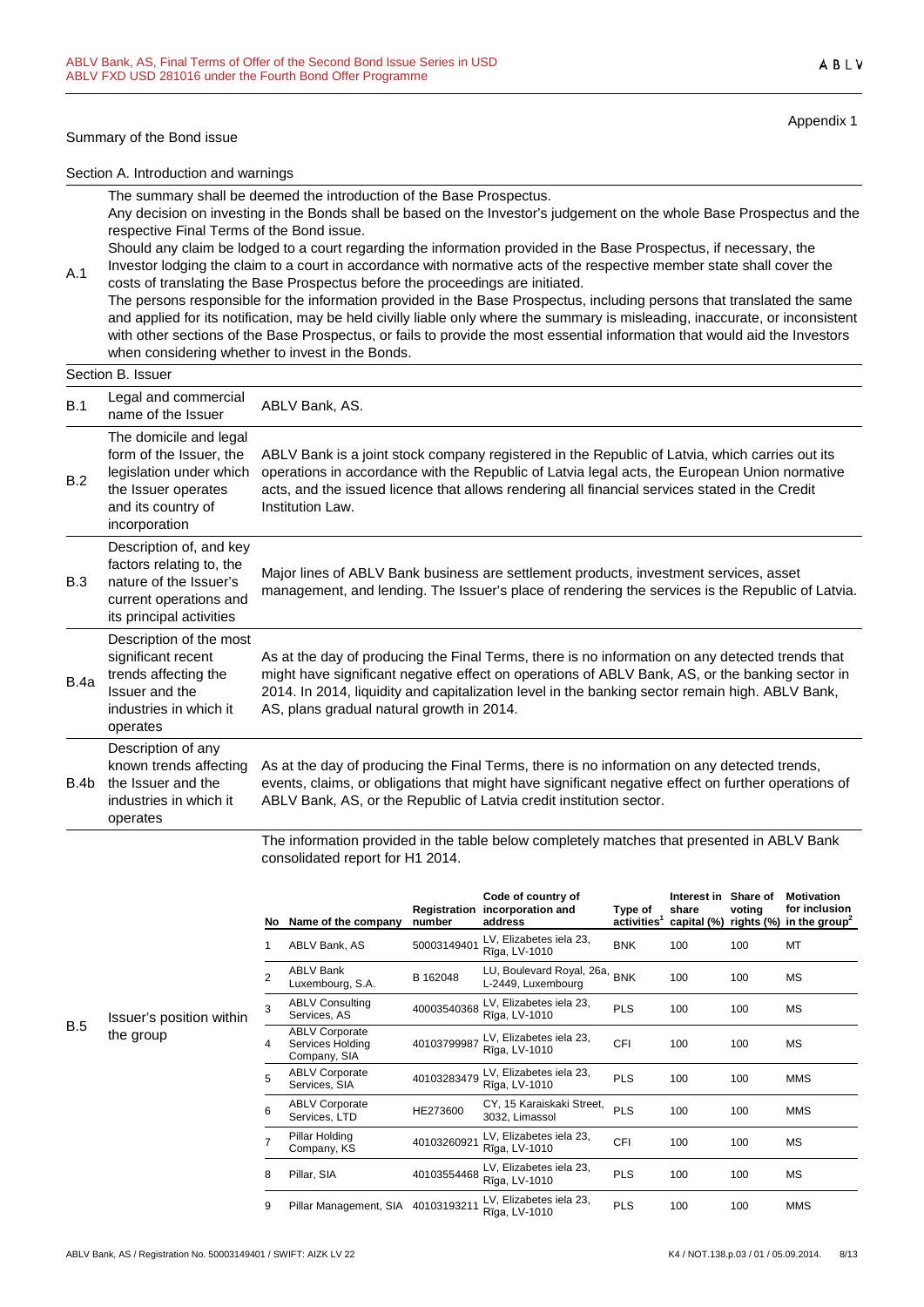| No | Name of the company                           | number      | Code of country of<br>Registration incorporation and<br>address | Type of<br>activities <sup>1</sup> | Interest in Share of<br>share | voting | Motivation<br>for inclusion<br>capital $(\%)$ rights $(\%)$ in the group <sup>2</sup> |
|----|-----------------------------------------------|-------------|-----------------------------------------------------------------|------------------------------------|-------------------------------|--------|---------------------------------------------------------------------------------------|
| 10 | Pillar 2, SIA                                 | 40103193033 | LV, Elizabetes iela 23,<br>Rīga, LV-1010                        | <b>PLS</b>                         | 100                           | 100    | <b>MMS</b>                                                                            |
| 11 | Pillar 3, SIA                                 | 40103193067 | LV, Elizabetes iela 23,<br>Rīga, LV-1010                        | <b>PLS</b>                         | 100                           | 100    | MMS                                                                                   |
| 12 | Pillar 4, SIA                                 | 40103210494 | LV, Elizabetes iela 23,<br>Rīga, LV-1010                        | PLS                                | 100                           | 100    | MMS                                                                                   |
| 13 | Pillar 6, SIA                                 | 40103237323 | LV, Elizabetes iela 23,<br>Rīga, LV-1010                        | <b>PLS</b>                         | 100                           | 100    | <b>MMS</b>                                                                            |
| 14 | Pillar 7, SIA                                 | 40103237304 | LV, Elizabetes iela 23,<br>Rīga, LV-1010                        | <b>PLS</b>                         | 100                           | 100    | MMS                                                                                   |
| 15 | Pine Breeze, SIA                              | 40103240484 | LV, Elizabetes iela 23,<br>Rīga, LV-1010                        | PLS                                | 100                           | 100    | MMS                                                                                   |
| 16 | Pillar 9, SIA                                 | 40103241210 | LV, Elizabetes iela 23,<br>Rīga, LV-1010                        | <b>PLS</b>                         | 100                           | 100    | MMS                                                                                   |
| 17 | Pillar 10, SIA                                | 50103247681 | LV, Elizabetes iela 23,<br>Rīga, LV-1010                        | <b>PLS</b>                         | 100                           | 100    | MMS                                                                                   |
| 18 | Pillar 11, SIA                                | 40103258310 | LV, Elizabetes iela 23,<br>Rīga, LV-1010                        | <b>PLS</b>                         | 100                           | 100    | MMS                                                                                   |
| 19 | Pillar 12, SIA                                | 40103290273 | LV, Elizabetes iela 23,<br>Rīga, LV-1010                        | <b>PLS</b>                         | 100                           | 100    | MMS                                                                                   |
| 20 | Lielezeres Apartment<br>House, SIA            | 50103313991 | LV, Elizabetes iela 23,<br>Rīga, LV-1010                        | <b>PLS</b>                         | 100                           | 100    | MMS                                                                                   |
| 21 | Pillar 18, SIA                                | 40103492079 | LV, Elizabetes iela 23,<br>Rīga, LV-1010                        | <b>PLS</b>                         | 100                           | 100    | MMS                                                                                   |
| 22 | Pillar 19, SIA                                | 40103766952 | LV, Elizabetes iela 23,<br>Rīga, LV-1010                        | <b>PLS</b>                         | 100                           | 100    | MMS                                                                                   |
| 23 | Elizabetes Park House,<br>SIA                 | 50003831571 | LV, Elizabetes iela 23,<br>Rīga, LV-1010                        | <b>PLS</b>                         | 91.6                          | 91.6   | MMS                                                                                   |
| 24 | Schaller Kyncl<br>Architekten Riga, SIA       | 40103437217 | LV, Pulkveža brieža iela<br>28A, Rīga, LV1045                   | <b>PLS</b>                         | 100                           | 100    | MMS                                                                                   |
| 25 | Pillar Parking, SIA                           | 40103731804 | LV, Elizabetes iela 23,<br>Rīga, LV-1010                        | <b>PLS</b>                         | 100                           | 100    | MMS                                                                                   |
| 26 | New Hanza City, SIA                           | 40103222826 | LV, Elizabetes iela 23,<br>Rīga, LV-1010                        | <b>PLS</b>                         | 100                           | 100    | МS                                                                                    |
| 27 | Hanzas 14c, SIA                               | 40003918290 | LV, Elizabetes iela 23,<br>Rīga, LV-1010                        | <b>PLS</b>                         | 100                           | 100    | МS                                                                                    |
| 28 | <b>ABLV Asset</b><br>Management, IPAS         | 40003814724 | LV, Elizabetes iela 23,<br>Rīga, LV-1010                        | <b>IPS</b>                         | 91.7                          | 100    | МS                                                                                    |
| 29 | ABLV Capital Markets,<br><b>IBAS</b>          | 40003814705 | LV, Elizabetes iela 23,<br>Rīga, LV-1010                        | <b>IBS</b>                         | 90                            | 100    | МS                                                                                    |
| 30 | AmberStone Group, AS 40103736854              |             | LV, Elizabetes iela 23,<br>Rīga, LV-1010                        | CFI                                | 40.9                          | 40.9   | МS                                                                                    |
| 31 | <b>ABLV Private Equity</b><br>Management, SIA | 40103286757 | LV, Elizabetes iela 23,<br>Rīga, LV-1010                        | PLS                                | 100                           | 100    | МS                                                                                    |
| 32 | <b>ABLV Private Equity</b><br>Fund 2010, KS   | 40103307758 | LV, Elizabetes iela 23,<br>Rīga, LV-1010                        | CFI                                | 100                           | 100    | МS                                                                                    |
| 33 | Vainode Agro Holding,<br>SIA                  | 40103503851 | LV, Elizabetes iela 23,<br>Rīga, LV-1010                        | CFI                                | 70                            | 70     | MMS                                                                                   |
|    |                                               |             |                                                                 |                                    |                               |        |                                                                                       |

<sup>1</sup> - BNK – bank, IBS – investment brokerage company, IPS – asset management company, CFI – other financial institution, PLS – ancillary subsidiary company.<br><sup>2</sup> - MS – subsidiary company; MSS – subsidiary company of subsidiary company; MT – parent company.

Interest in ABLV Bank, in percentage terms of the voting shares, as at 30 June 2014:

|            |                       | Ernests Bernis (direct and indirect interest) and Nika Berne | 43.11% |
|------------|-----------------------|--------------------------------------------------------------|--------|
|            |                       | Olegs Fils (indirect interest)                               | 43.12% |
| <b>B.6</b> | Issuer's shareholders | 14 legal entities and 100 individuals                        | 13.77% |

Shareholders of ABLV Bank, AS, voting shares have no different voting rights. ABLV Bank, AS, is controlled by its shareholders pursuant to the procedures set forth in the Commercial Law.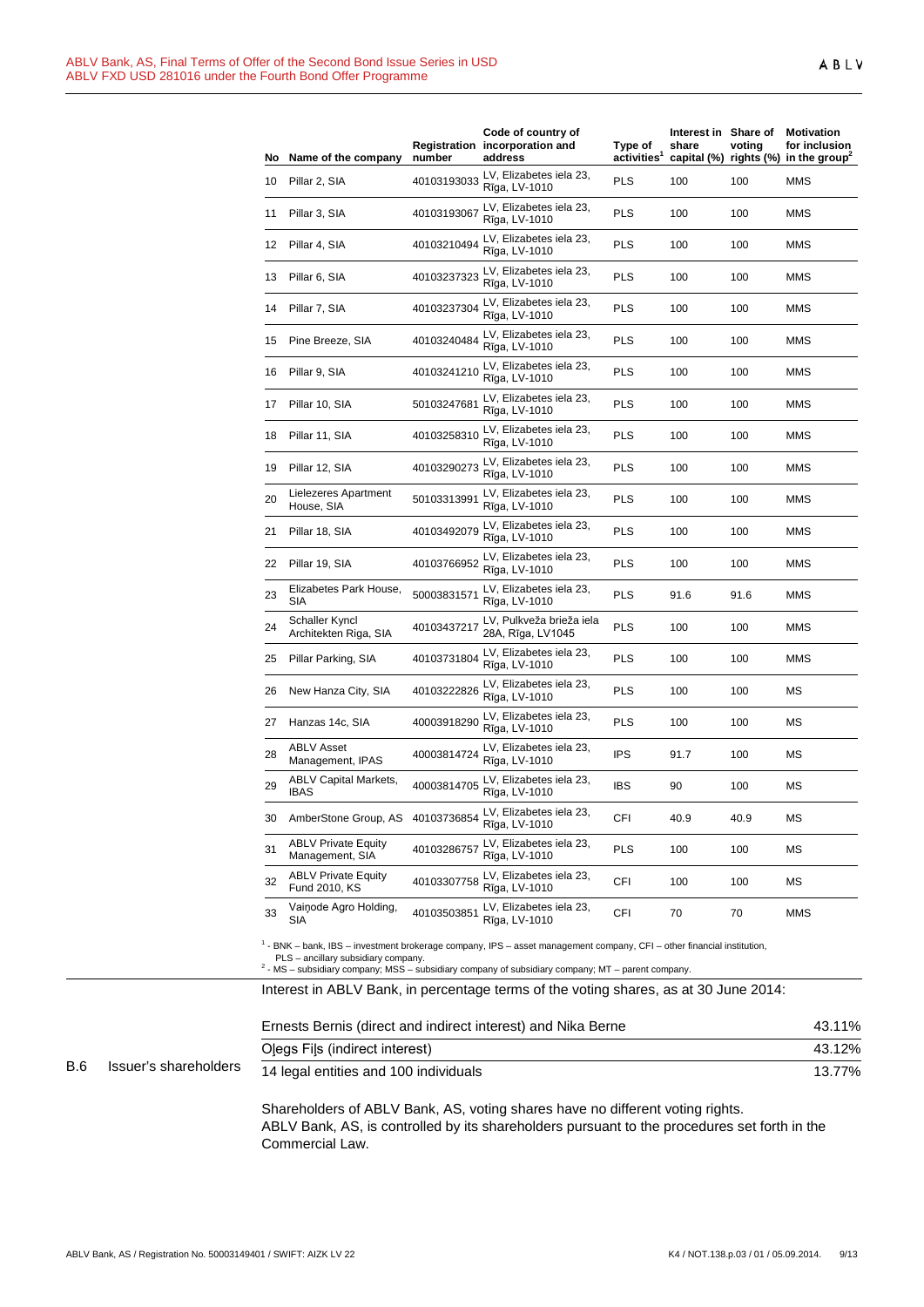# Statements of financial position as at 31 December 2013 and 30 June 2014:

|                                                       | 30.06.2014.     | 31.12.2013.     |
|-------------------------------------------------------|-----------------|-----------------|
| Assets                                                | <b>EUR '000</b> | <b>EUR '000</b> |
| Cash and deposits with central banks                  | 152 708         | 356 747         |
| Balances due from credit institutions                 | 772 018         | 619037          |
| Derivatives                                           | 54              | 451             |
| Financial assets at fair value through profit or loss | 16742           | 16794           |
| Available-for-sale financial assets                   | 949 094         | 731 659         |
| Loans                                                 | 743764          | 761 268         |
| Held-to-maturity investments                          | 776 298         | 651 411         |
| Investments in subsidiaries and associates            | 123 487         | 132829          |
| Investment properties                                 | 24 321          | 24 330          |
| Tangible fixed assets                                 | 10 229          | 9745            |
| Intangible fixed assets                               | 4870            | 5016            |
| Current corporate income tax receivables              | 338             |                 |
| Deferred corporate income tax                         |                 |                 |
| Non-financial assets held for sale                    |                 | 622             |
| Other assets                                          | 4467            | 5457            |
| <b>Total assets</b>                                   | 3578390         | 3 3 1 5 3 6 6   |

#### **30.06.2014. 31.12.2013.**

| <b>Liabilities</b>                       | EUR '000  |           |
|------------------------------------------|-----------|-----------|
| Derivatives                              | 60        | 2046      |
| Demand deposits from credit institutions | 13 580    | 14 4 91   |
| Term deposits from credit institutions   | 4 2 8 2   |           |
| Deposits                                 | 2 977 547 | 2 776 457 |
| Current corporate income tax liabilities |           | 5 1 2 5   |
| Other liabilities                        | 13 982    | 11 098    |
| Deferred corporate income tax            | 536       | 169       |
| Provisions                               | 373       | 408       |
| <b>Issued securities</b>                 | 351 981   | 308 386   |
| Subordinated deposits                    | 11 641    | 10 149    |
| <b>Total liabilities</b>                 | 3 373 982 | 3 128 329 |

# **Shareholders' equity**

| Total liabilities and shareholders' equity                            | 3578390 | 3 315 366 |  |
|-----------------------------------------------------------------------|---------|-----------|--|
| Total shareholders' equity                                            | 204 408 | 187 037   |  |
| Non-controlling interests                                             |         |           |  |
| Attributable to the equity holders of the Bank                        | 204 408 | 187 037   |  |
| Retained earnings for the period                                      | 32 936  | 43 676    |  |
| Retained earnings brought forward                                     | 68 849  | 68756     |  |
| Fair value revaluation reserve of available-for-sale financial assets | 1818    | 983       |  |
| Reserve capital and other reserves                                    | 2 1 3 4 | 2 1 3 4   |  |
| Share premium                                                         | 66 270  | 41 485    |  |
| Paid-in share capital                                                 | 32 401  | 30 003    |  |

|                         |                 | 30.06.2014. 31.12.2013. |
|-------------------------|-----------------|-------------------------|
| <b>Memorandum items</b> | <b>FUR '000</b> | EUR '000                |
| Contingent liabilities  | 10 974          | 7 689                   |
| Financial commitments   | 77 930          | 61 008                  |

# B.7 Financial information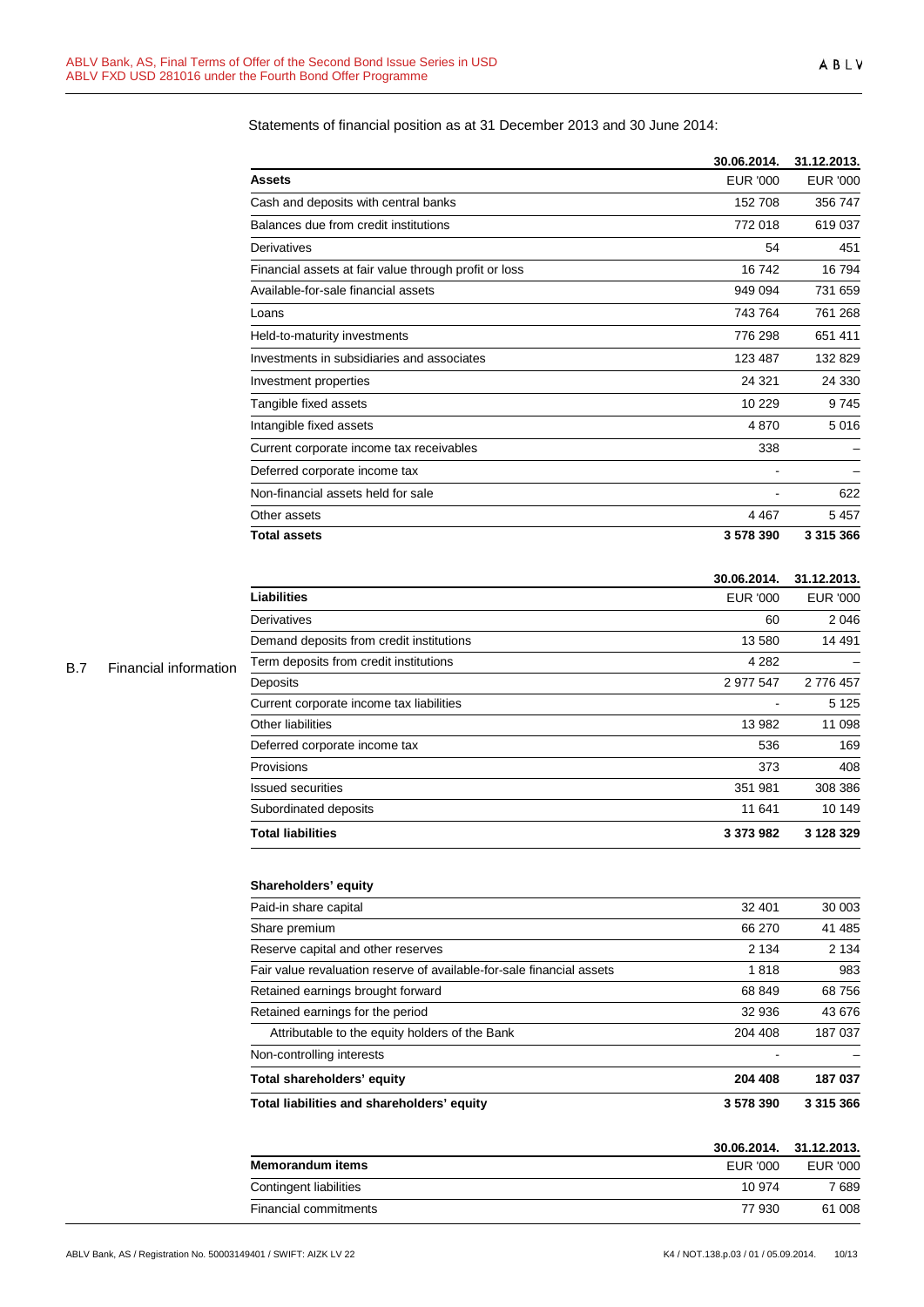| <b>B.8</b>  | Key pro forma<br>financial information                                                                                            | Planning growth, increase of profitability and overall income in 2014, ABLV Bank pays great<br>attention to assessing and reducing possible impact of negative factors, as well as to risk<br>management and compliance with regulatory requirements. At the same time, ABLV Bank and<br>affiliate companies rendering investment services are expected to grow faster than on average<br>within the sector, retaining leading positions in the field of export of financial services, as well as<br>the status of the largest private bank. |  |
|-------------|-----------------------------------------------------------------------------------------------------------------------------------|----------------------------------------------------------------------------------------------------------------------------------------------------------------------------------------------------------------------------------------------------------------------------------------------------------------------------------------------------------------------------------------------------------------------------------------------------------------------------------------------------------------------------------------------|--|
|             |                                                                                                                                   | ABLV Bank will continue work on increasing the number of active customers and services used by<br>them, and will also implement several new investment products. In 2014, we plan to increase the<br>Bank's operating income at least by 15%. Particular attention is supposed to be paid to<br>development of new lending projects in Latvia.                                                                                                                                                                                               |  |
|             |                                                                                                                                   | The above information addresses a hypothetical situation and, therefore, does not represent the<br>Issuer's actual financial position or results.                                                                                                                                                                                                                                                                                                                                                                                            |  |
| <b>B.9</b>  | Profit forecast                                                                                                                   | ABLV Bank made no profit forecasts for the following periods of operations.                                                                                                                                                                                                                                                                                                                                                                                                                                                                  |  |
| <b>B.10</b> | Qualifications in the<br>audit report on the<br>financial information                                                             | ABLV Bank audited financial report for H1 2014 contains no auditors' qualifications or disclaimers.                                                                                                                                                                                                                                                                                                                                                                                                                                          |  |
| <b>B.11</b> | Issuer's equity                                                                                                                   | ABLV Bank meets equity requirements set forth in the legal acts.<br>As at 30 June 2014, ABLV Bank equity equalled EUR 259.40 million.                                                                                                                                                                                                                                                                                                                                                                                                        |  |
| <b>B.12</b> | Forecasts regarding<br>the Issuer                                                                                                 | ABLV Bank forecasts contain no adverse changes since the date of its last published audited<br>financial statements.                                                                                                                                                                                                                                                                                                                                                                                                                         |  |
|             |                                                                                                                                   | There are no significant changes in the financial or trading position of ABLV Bank detected<br>subsequent to the period covered by the historical financial information.                                                                                                                                                                                                                                                                                                                                                                     |  |
| <b>B.13</b> | Events particular to<br>the Issuer which are<br>to a material extent<br>relevant to the<br>evaluation of the<br>Issuer's solvency | Recently there were no events particular to ABLV Bank which are to a material extent relevant to<br>the evaluation of the Issuer's solvency.                                                                                                                                                                                                                                                                                                                                                                                                 |  |
| <b>B.14</b> | Issuer's position<br>within the group                                                                                             | ABLV Bank is not dependent upon other entities within the ABLV Bank group.                                                                                                                                                                                                                                                                                                                                                                                                                                                                   |  |
| <b>B.15</b> | Issuer's principal<br>activities                                                                                                  | ABLV Bank principal activities are rendering of financial services.                                                                                                                                                                                                                                                                                                                                                                                                                                                                          |  |
| <b>B.16</b> | Control over the<br>Issuer                                                                                                        | N/A                                                                                                                                                                                                                                                                                                                                                                                                                                                                                                                                          |  |
| <b>B.17</b> | Credit ratings<br>assigned to the<br>Issuer's debt<br>securities                                                                  | No credit ratings are assigned to ABLV Bank.                                                                                                                                                                                                                                                                                                                                                                                                                                                                                                 |  |
|             | $B.18 - B.50$                                                                                                                     | N/A                                                                                                                                                                                                                                                                                                                                                                                                                                                                                                                                          |  |
|             | Section C. Securities                                                                                                             |                                                                                                                                                                                                                                                                                                                                                                                                                                                                                                                                              |  |
| C.1         | <b>Bond details</b>                                                                                                               | Bonds issued under the Second Bond Issue Series in USD - ABLV FXD USD 281016<br>(ISIN LV0000801504) are dematerialized bearer securities without restraint on alienation.                                                                                                                                                                                                                                                                                                                                                                    |  |
| C.2         | Currency of the Bond<br>issue                                                                                                     | USD (US dollars)                                                                                                                                                                                                                                                                                                                                                                                                                                                                                                                             |  |
| C.3         | Information about<br>shares issued                                                                                                | N/A                                                                                                                                                                                                                                                                                                                                                                                                                                                                                                                                          |  |
| C.4         | Rights attached to the<br>shares issued                                                                                           | N/A                                                                                                                                                                                                                                                                                                                                                                                                                                                                                                                                          |  |
| C.5         | Restrictions on the<br>free transferability of<br>the Bonds                                                                       | The Bonds are freely transferrable securities that represent the Issuer's debt to the owners of the<br>Bonds without additional collateral. The Bonds are dematerialized bearer securities without<br>restraint on alienation - transferrable securities.                                                                                                                                                                                                                                                                                    |  |
| C.6         | Admission of the<br>issued shares to<br>trading on a                                                                              | N/A                                                                                                                                                                                                                                                                                                                                                                                                                                                                                                                                          |  |

regulated market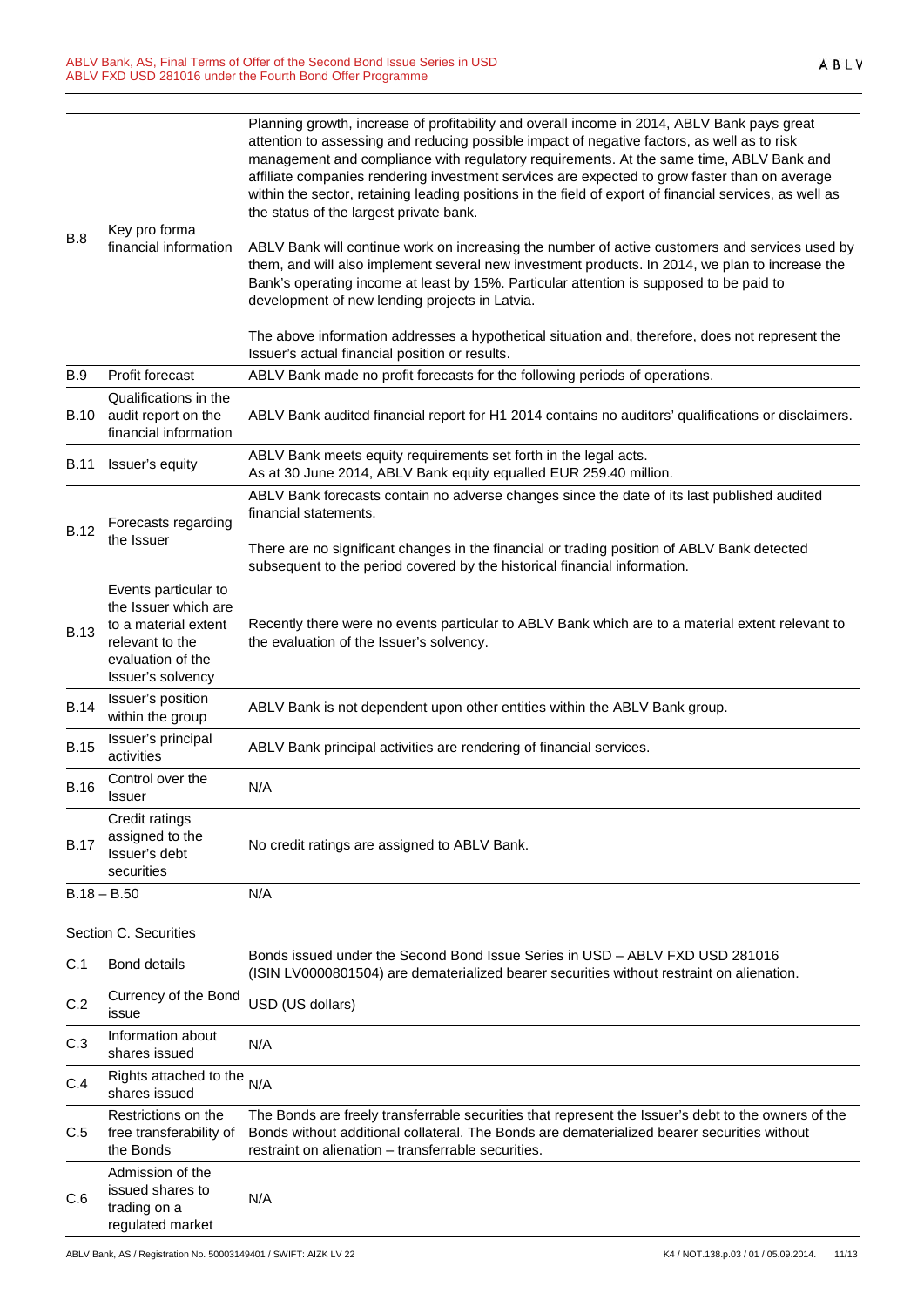| C.7         | Dividend policy                                                             | N/A                                                                                                                                                                                                                                                                                                                                                                                                     |  |
|-------------|-----------------------------------------------------------------------------|---------------------------------------------------------------------------------------------------------------------------------------------------------------------------------------------------------------------------------------------------------------------------------------------------------------------------------------------------------------------------------------------------------|--|
| C.8,<br>C.9 | Rights attached to<br>the Bonds                                             | Division of the Bonds into categories<br>The Bonds are not supposed to be divided into categories. Pursuant to these Final Terms, straight<br>Bonds are supposed to be issued.                                                                                                                                                                                                                          |  |
|             |                                                                             | Limitations to the rights attached to the Bonds<br>The Bonds are freely transferrable securities without restraint on their alienation.                                                                                                                                                                                                                                                                 |  |
|             |                                                                             | <b>Interest Rate</b><br>The Annual Interest Rate is fixed, and it is equal to 2.10% (p.a.).                                                                                                                                                                                                                                                                                                             |  |
|             |                                                                             | The date from which interest becomes payable and the due dates for interest<br>The Interest Income shall be accrued starting from 28 October 2014. The Interest Income shall be<br>paid twice a year: on 28 October and 28 April, starting from 28 April 2015, ending on 28 October<br>2016.                                                                                                            |  |
|             |                                                                             | Bond maturity date and repayment procedures<br>The Investor shall receive the Bond Face Value as a lump-sum payment on 28 October 2016.                                                                                                                                                                                                                                                                 |  |
|             |                                                                             | Bond yield<br>Fixed rate is applied to the Bonds, and therefore the yield does not change.                                                                                                                                                                                                                                                                                                              |  |
|             |                                                                             | Representatives of debt security holders<br>Holders of the debt securities may freely determine representatives for exercising the rights<br>attached to the Bonds.                                                                                                                                                                                                                                     |  |
| C.10        | Interest payments<br>under securities<br>involving derivative<br>components | N/A                                                                                                                                                                                                                                                                                                                                                                                                     |  |
| C.11        | Admission of the<br>Bonds to the<br>regulated market                        | The Bonds are supposed to be admitted to the regulated market - the bond list of NASDAQ OMX<br>Riga Stock Exchange.                                                                                                                                                                                                                                                                                     |  |
| C.12        | Minimum face value<br>of the issue                                          | Pursuant to paragraph 8.4 of the Base Prospectus, the Investor may not apply for purchasing less<br>than 1 (one) Bond.                                                                                                                                                                                                                                                                                  |  |
|             | $C.13 - C.22$                                                               | N/A                                                                                                                                                                                                                                                                                                                                                                                                     |  |
|             | Section D. Risks                                                            |                                                                                                                                                                                                                                                                                                                                                                                                         |  |
|             |                                                                             | In carrying out its operating activities, ABLV Bank is subject to various risks. Most significant risks<br>that may decrease the Issuer's ability to perform its obligations.                                                                                                                                                                                                                           |  |
| D.1,        | Key information on the                                                      | Credit risk<br>1.<br>Credit risk is exposure to potential losses in case of ABLV Bank counterparty or debtor<br>being unable to pay the contractual obligations to ABLV Bank.                                                                                                                                                                                                                           |  |
|             |                                                                             | Liquidity risk<br>2.<br>Liquidity is ABLV Bank ability to maintain or ensure sufficient cash flow to meet the expected<br>(everyday) or sudden (critical) need for the same in order to provide financing for asset<br>growth or discharge the financial obligations in a due time. This means the ability to turn<br>assets into cash with minimal loss or ensure reasonably priced credit facilities. |  |
| D.2         | key risks                                                                   | Currency exchange rate fluctuation risk<br>3.<br>ABLV Bank is exposed to negative effects of fluctuations in the foreign currency exchange<br>rates on its financial position and cash flow.                                                                                                                                                                                                            |  |
|             |                                                                             | Interest rate risk<br>4.<br>Interest rate risk represents the adverse effect of the market interest rate fluctuations on<br>ABLV Bank financial performance.                                                                                                                                                                                                                                            |  |
|             |                                                                             | Non-financial risks<br>5.<br>During the course of its operations, ABLV Bank encounters also non-financial risks<br>(including operational risk, reputational risk, etc.) with exposure to sudden loss. The cause<br>of such risks may be, for instance, clerical errors or fraud, break-downs in information<br>systems, insufficient internal control and procedures, etc.                             |  |